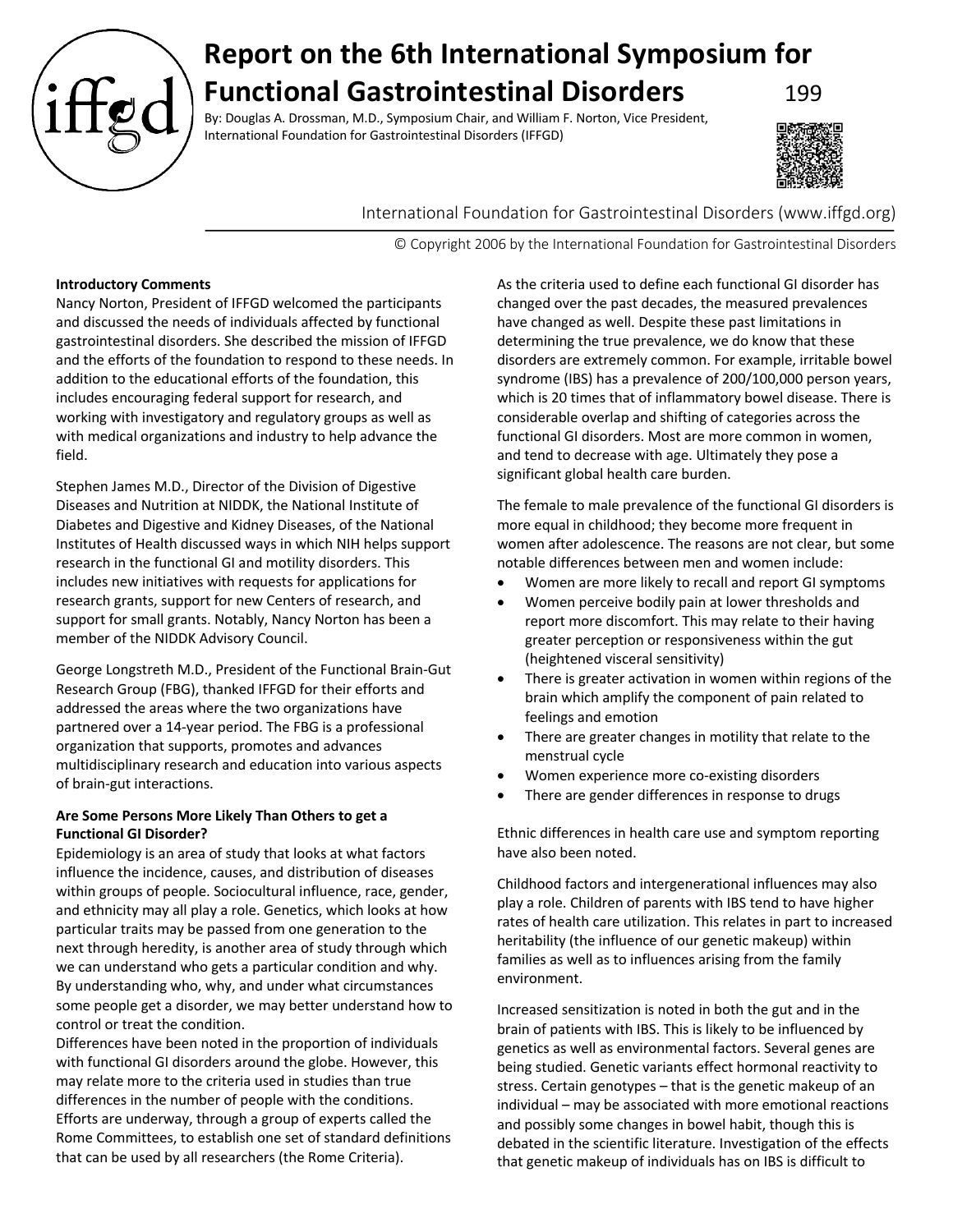study because of the genetic variability within populations that exists as well as gender and cultural differences.

#### **Treating the Patient with a Functional GI Disorder**

The practice of medicine involves both art and science. The functional gastrointestinal (GI) disorders, perhaps more than any other GI disease, present as an interwoven combination of both illness (the patient's experience of ill health within the context of lived experiences) and disease (objective signs of disease). Separation of the biological and mechanical concept of disease from the lived experience of illness is a relic of the past. Rather, they must be understood from an integrated, or biopsychosocial, perspective. In this point of view the disease, and the individual patient's personality and social construct are considered in combination. To do this requires that a rapport, an understanding relationship, be established between the patient and the doctor or health care provider. The physician must not only listen but *hear* the information expressed by the patient. The patient must be placed at the center of the diagnostic and therapeutic process, and the mind-body connection explained and understood.

Some of the major research advances that support the integrated or biopsychosocial approach include:

- Genetic and early environmental influences on the functional GI disorders
- The role of neurotransmitter and neurohormonal signaling in intestinal/enteric function
- The use of animal models
- Newer research relating to altered neuroimmune function, cytokine (cell molecules involved in the immune system response) activation, and brain-gut interactions
- Demonstration of post-infectious IBS as a brain-gut disorder
- The role of brain imaging in understanding the modulation of visceral pain

Effective communication – the physician-patient relationship – is an important part of effective long-term management of a functional GI disorder. The patient interview by the health care provider is the most frequently practiced procedure, accounting for about 150,000 interviews in a clinician's lifetime. However, the average visit is now too brief, and this has led to the decline of the humanistic approach to patient care. Impaired communication with the patient is the overarching problem for patient dissatisfaction with care. *Therapeutic Value of the Medical Interview* – Biases among health professionals toward care of patients with functional GI disorders are ever present. One study confirmed that physicians differ from patients in their perception of the seriousness of patient complaints, their degree of disability, and the reasonableness of late night phone calls. These differences were much more attributed to patients with functional, rather than organic, GI disorders.

Evidence supports that doctors asking patients about what they understand about the illness, their concerns, and the impact of their illness, as well as demonstrating empathy leads to reduced patient anxiety and improved symptoms. Similarly, patients who are allowed to express themselves fully (feelings,

opinions, information) have improved health status and symptom resolution.

Effective methods of physician interviewing that would improve the physician and patient relationship include:

- Active listening
- Identifying the patient's priorities
- Providing empathy technology is not a substitute for caring and compassion
- Validating the patient's feelings
- Not overreacting
- **Educating**
- Providing reassurance
- Mutually developing a treatment plan
- Helping the patient to identify areas where he or she can take personal responsibility
- Setting realistic goals and limits

# **Gut Function in the Functional Gastrointestinal Disorders**

Both sensory and motor function (motility) frequently appear to be altered in patients with functional GI disorders. Many patients exhibit an increased or exaggerated response to stimuli (hypersensitivity), which means they sense or perceive pain or discomfort more easily, or at lower levels, than is considered normal. Abnormal contractions of the muscles in the gastrointestinal tract (intestinal dysmotility) are also often observed. Are there factors that make some people more likely than others to experience sensory or motor dysfunction? Are there factors that trigger the development of sensory and motor (sensorimotor) dysfunction? Our understanding of these factors is rapidly increasing and research interest ongoing.

Neuroplasticity relates to the ability of the brain and nervous system to learn, grow, and change to conditions. Neuroplasticity is affected by life experiences, gender, age, injury, and genetic makeup. It is important for learning but can be detrimental with regard to chronic pain conditions. Here, pain may beget more pain ("windup"). Repetitive exposures to painful stimuli in early life can alter physiology and behavior and can profoundly affect the neural processing of sensory information from the gut. Thus early life factors may potentially provoke the development of visceral hypersensitivity (exaggerated perception or responsiveness within the gut) along the brain-gut axis.

Humans have evolved a close association with certain disease producing organisms (pathogens), such as bacteria or viruses, leading to immune "tolerance" where there is low grade inflammation in the gut. Inflammation is a normal immune response by the body in reaction to tissue damage such as caused by injury or infection. Some bacteria can be associated with anti-inflammatory production that decrease inflammation by activating anti-inflammatory substances within immune cells (cytokines), while other bacteria can be associated with more inflammatory cytokine production. However, if this system gets out of balance, there may be increased or destructive immune responses. For example, with IBS with diarrhea a low grade inflammatory response can contribute to the disorder. With post-infectious IBS, in particular, there is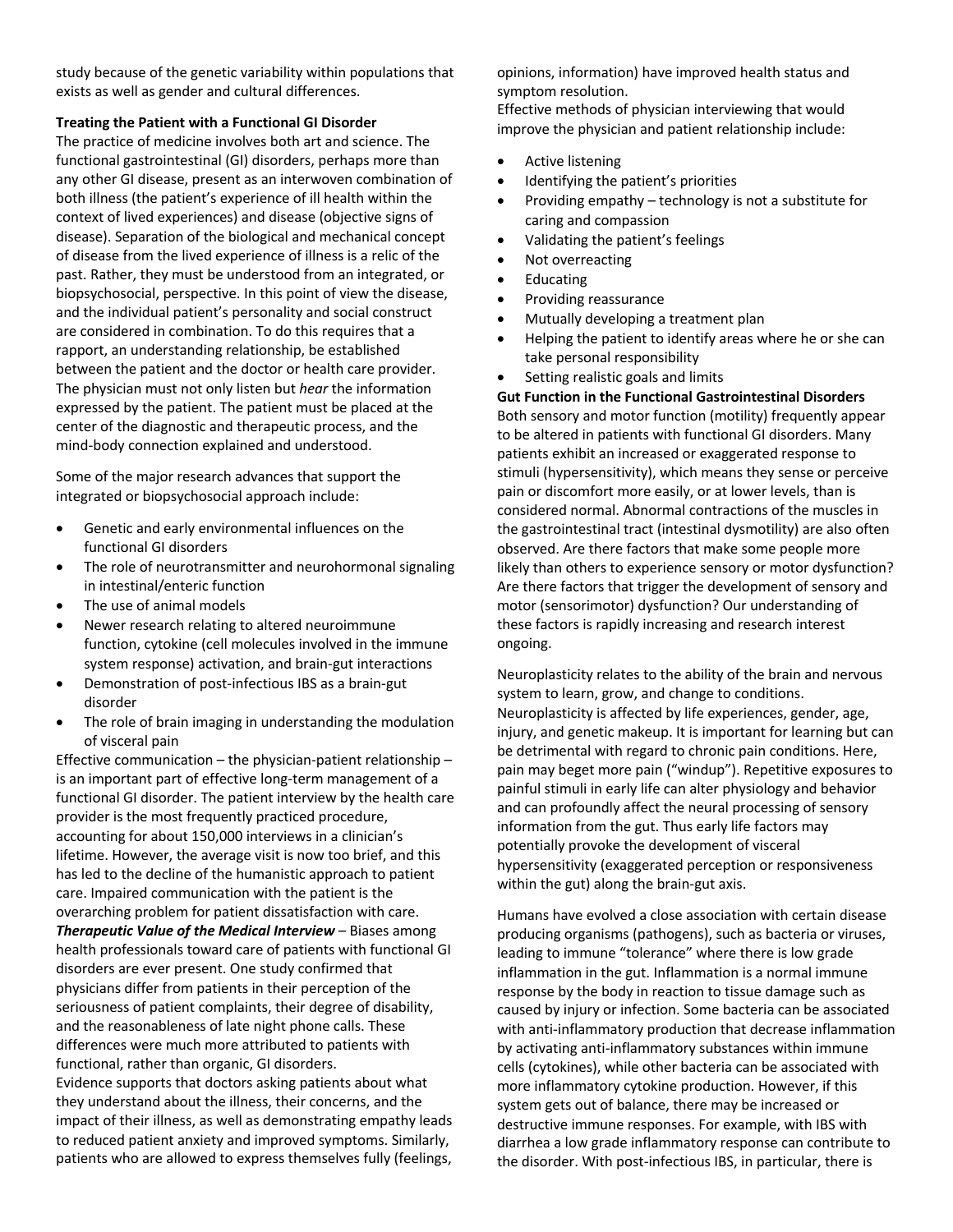loss of the "good" bacteria (commensals) with increased mucosal inflammation, activation of anti-inflammatory substances, and increased small bowel permeability to bacteria. Probiotics may have a role in improving these symptoms by reversing the inflammatory immune state, by introducing the "good" bacteria.

New investigative techniques, such as animal studies, are producing a testable hypothesis about underlying disease mechanisms and developing therapeutic targets for treatment of the functional GI and motility disorders. Improvements in brain imaging methods increasingly will play a role in understanding the processing of pain and other sensory signals, and possibly in defining subgroups of patients for treatment. However, we are still early in developing standards for these assessments, and that is much needed.

# **What is the Brain-Gut Interaction? Can it Influence Symptoms?**

The central nervous system and the gastrointestinal tract are linked. Information continuously flows back and forth within a network called the "brain-gut axis." These interrelated feedback circuits can influence brain processes and bowel functions. Normally, these interactions occur without conscious awareness in most healthy people. But in persons with functional GI disorders, these interactions may be consciously perceived and may play a role in symptom generation, such as feelings of pain or discomfort. Three systems are involved in this dialogue:

- 1) The normal stress response system that helps the body adapt to change and ensure survival
- 2) The signaling system (serotonin) within the gut
- 3) The brain, which perceives and responds to gut signals.

*The Stress Response System* – Adverse experiences in life combined with certain genetic abnormalities may lead to distinct traits or characteristics that manifest as a stressrelated disorder. This may be processed in a person through a system in the body that controls reactions to stress (the hypothalamic-pituitary-adrenal, or HPA, axis). In response to a stressor, the HPA axis stimulates or inhibits the release of various hormones, in particular cortisol, into the blood. This then stimulates systems essential to self-preservation, such as heightened vigilance or fear, as well as effecting regulation of the body's immune response.

Corticotropin-releasing factor (CRF) is a stress hormone that may be an important factor in mediating a relationship between stress and functional GI disorders. CRF has effects on pain sensitivity and colonic motility; drugs that inhibit the actions of CRF (antagonists) eliminate the enhanced colonic response to stress as seen with irritable bowel syndrome (IBS).

*The Signaling System* – The gut based serotonin system is an important component in the brain-gut dialogue, and this is an important area of investigation because of its therapeutic implications in treating patients. Serotonin is a neurotransmitter, a chemical that acts on the nervous system to help transmit messages. Most of serotonin in the body resides in the bowel wall within enterochromaffin (EC) cells lining the gut and nerve cell bodies. There are different types of serotonin that are called receptor subtypes, identified as "5- HT" followed by a number. The serotonin found in the gut consists mainly of 5-HT3 and 5-HT4 subtypes.

Serotonin is released from the enterochromaffin cells and acts on receptors on the nerves within the bowel wall. These nerves may be part of the nervous system which resides completely within the bowel wall, known as the enteric nervous system, or may be nerves that transmit painful and non-painful information by projecting from the bowel to the spinal cord and brain. Activation of these nerves by serotonin leads to the release of other neurotransmitters and through their actions, it plays a major role in gut motility, secretion, and sensation.

Patients with post-infectious IBS (or IBS with diarrhea) have increased EC cells, and the process (reuptake) in which serotonin, after transmitting its message, is taken up again by nerve endings, broken down, and inactivated is blunted. This leads to an increased serotonin effect, which may enable IBS symptoms. This has clinical implications for drugs that inhibit the effect of serotonin (5-HT3 antagonists) in IBS with diarrhea. Conversely, in patients with IBS with constipation, drugs that enhance the effect of serotonin (5-HT4 agonists) can be helpful.

*The Brain* – There are various ways in which the brain can effect the perception of pain arising in the gut. The circuitry for visceral pain rises from the gut to a part of the spinal cord that receives information from the body's organs and tissue (the dorsal horn), and then to an area of the brain involved with perception of the intensity of stimulus involved with processing pain (the posterior insula) and also to another area of the brain that is associated with the emotional and cognitive aspects of pain (the anterior cingulate cortex).

Once registered as pain, there is a descending inhibitory system within the brain, which attempts to restore homeostasis. A clinically relevant factor is that attention and distraction can modulate this system via interacting circuits that inhibit the noxious response. These interacting circuits can affect perception of pain and be associated with feelings of distress, or conversely, can modulate and reduce the pain experience.

#### **Treatment of IBS and other Functional GI Disorders**

Currently, there is no single consistently successful treatment approach for patients with IBS. Because IBS is typically a chronic, or long-term, condition the goals of therapy typically focus on reassurance that some other disorder is not causing symptoms, education on how to manage the condition, and symptom improvement rather than cure.

Most patients with IBS have mild symptoms that minimally interfere with daily life. Up to 25% have more severe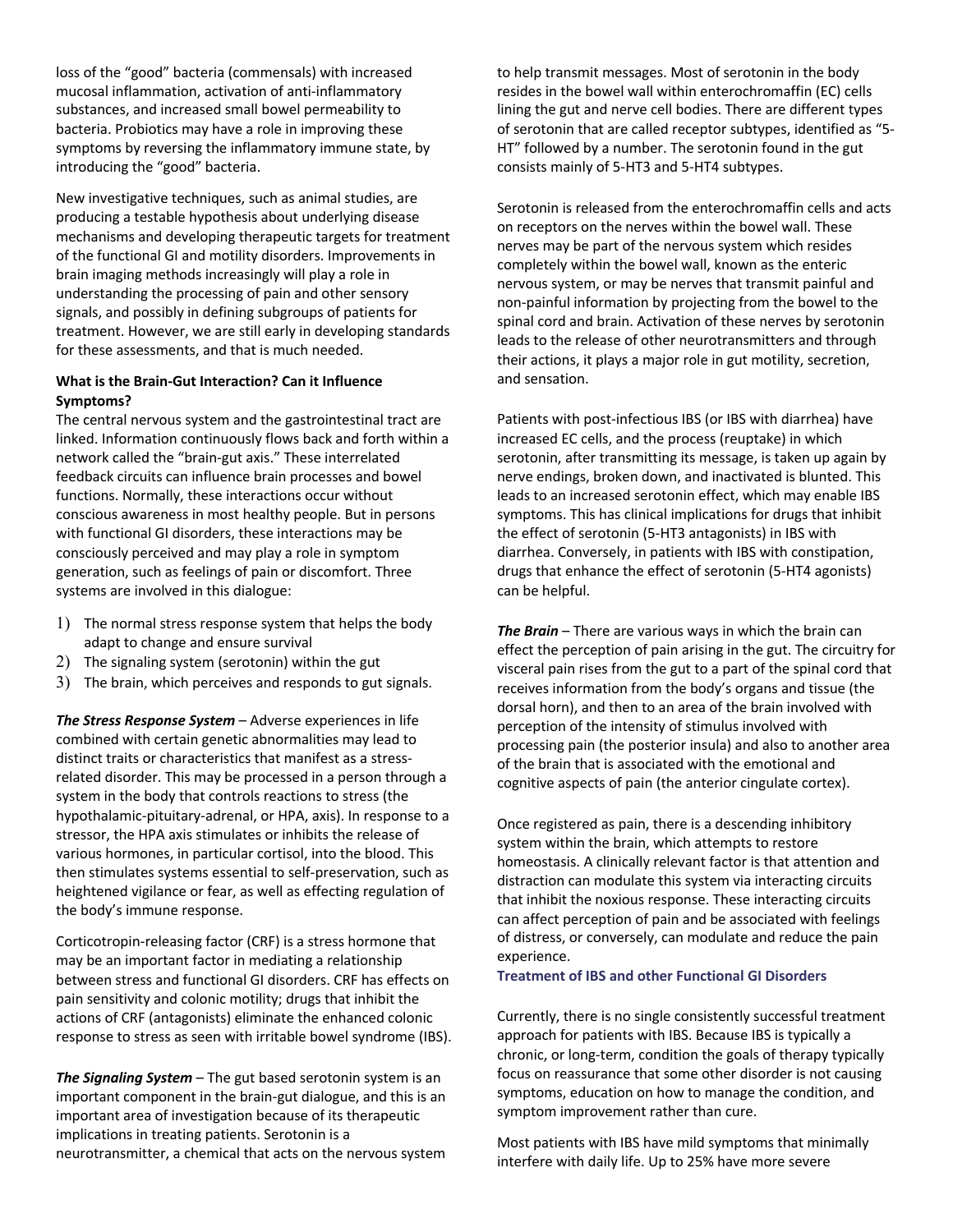symptoms that significantly impair daily life and about 5% have severe and incapacitating symptoms where referral to a multispecialty treatment center is required.

*Traditional Treatments in IBS* – Traditional management strategies often include dietary modifications, such as: a) Avoiding carbohydrate overload or intolerance; b) Avoiding fatty foods and caffeine; and c) Avoiding overeating or an overly restrictive diet. Fiber intake can help with constipation, but the data do not support its role for pain or diarrhea, and bran may in fact increase bloating and abdominal pain. Laxatives, though commonly used are understudied with regard to IBS with constipation. Loperamide (e.g., Imodium, Loperacap) is favored over other opiates because it does not cross the blood brain barrier, and it may also increase resting anal sphincter tone, possibly reducing incontinence. Antispasmodics to ease spasms or cramping have shown some benefit in European studies but the studies were methodologically flawed. Prokinetics that promote motility, like cisapride and domperidone, have been used, but there is no clear benefit from well designed studies.

*Newer Medications* – Newer receptor acting agents for IBS are available or under investigation. Tegaserod, a 5-HT4 partial agonist was shown to have beneficial effects on bowel function and abdominal pain in a recent Cochrane review. Renzapride showed some improvement in adequate relief and loosening of stool in a phase IIb study. Alosetron, a 5-HT3 antagonist was effective for IBS with diarrhea in women, and brain imaging shows increased brain activity in areas that suggest an effect on enhancing central down-regulation of signals from the gut to the brain. A recent paper shows it may also be helpful for men. Several other medications are under investigation to reduce pain, diminish motility and visceral hypersensitivity, help with constipation, and promote motility and anti-inflammatory effects. Further studies in larger trials are needed for these newer agents to determine their precise role in IBS.

*Psychological and Behavioral Treatments –* In some cases, patients are not satisfied with their medical treatments and behavioral treatments may have overarching effects on helping manage and adapt to their symptoms. After reviewing the existing literature, there are four treatments that have been studied rigorously enough to show meaningful results: 1) Cognitive behavioral therapy (CBT); 2) Hypnosis; 3) Interpersonal psychotherapy; and 4) Biofeedback. In one large multicenter trial CBT showed a 70% response compared to patient education. Hypnosis has shown benefit in several studies. Hypnotherapy was of benefit for IBS as well, and hypnosis and CBT have been shown beneficial for functional dyspepsia. In general, these methods are successful, though the data are not available to determine which is more effective in which subgroups of patients. This decision needs to be based on patient preference and available resources. Finally, anorectal biofeedback may be of value for some patients with fecal incontinence or constipation (pelvic floor dyssynergia).

*Psychopharmacological Treatments* – An evolving concept involving the use of antidepressants in IBS is that they may be targeting something besides depression. In fact, depression does not predict a response to antidepressants in IBS. This is supported by the fact that IBS patients are twice as likely to have other non-GI somatic disorders, and possibly these agents help centrally to reduce the sensitivity to bodily symptoms as well as having other effects. Other evidence shows that in treatment trials antidepressants (low-dose tricyclics for example) are not treating psychiatric disturbance but have some other effect that leads to improvement in symptom reporting.

#### **Diagnostic Approach to the Functional GI Disorders**

A positive diagnosis of a functional GI disorder is important. The symptoms of functional GI disorders are neither inconsequential nor unworthy of medical attention. Diagnosis identifies conditions that are as real as structural diseases. Furthermore, diagnosis helps to promote a productive doctorpatient relationship. There is an increasing body of scientific evidence about the nature and prevalence of the functional GI disorders, as well as appropriate testing and treatment. The Rome Foundation and the IFFGD are among those that have led the movement within the medical community to legitimize the functional GI disorders, and diagnosis has an essential role. No longer should a patient with a functional disorder leave a doctor's office without a diagnosis, or the feeling that the physician thinks, "It is all in his or her head."

The Rome Foundation is an international organization that classifies the functional gastrointestinal disorders and by using the best evidence establishes criteria for their diagnosis. Known as the "Rome Criteria" they provide a system for identifying the many functional gastrointestinal disorders based on symptoms.

Criteria are needed for defining and diagnosing the functional gastrointestinal disorders because there is no consensus on the pathophysiology of these disorders. Clinicians need a system to organize their knowledge around conditions and to select diagnostic methods and treatments. Additionally, investigators need a standardized group to study. The criteria for IBS is supported by at least one well designed study that showed a positive predictive value of 98% when Rome Criteria are used. The use of these criteria is also supported by factor analysis of population study data. The use of "red flags" or "alarm signs" (i.e., identification of easy to obtain data like blood in the stool, or a family history of cancer or inflammatory bowel disease, which are suggestive of another disease) can help the physician in the decision to do additional testing to exclude other diseases. Overall, symptom criteria are needed and when used by trained personnel they have adequate validity and reliability.

There are no reproducible or reliable markers for functional GI disorders, since these disorders have varied and atypical presentations. A "marker" is a clearly identifiable characteristic – such as would show up in a blood test or x-ray, for example – that would support a diagnosis. It is noteworthy that most diagnostic studies to exclude other diseases for IBS have a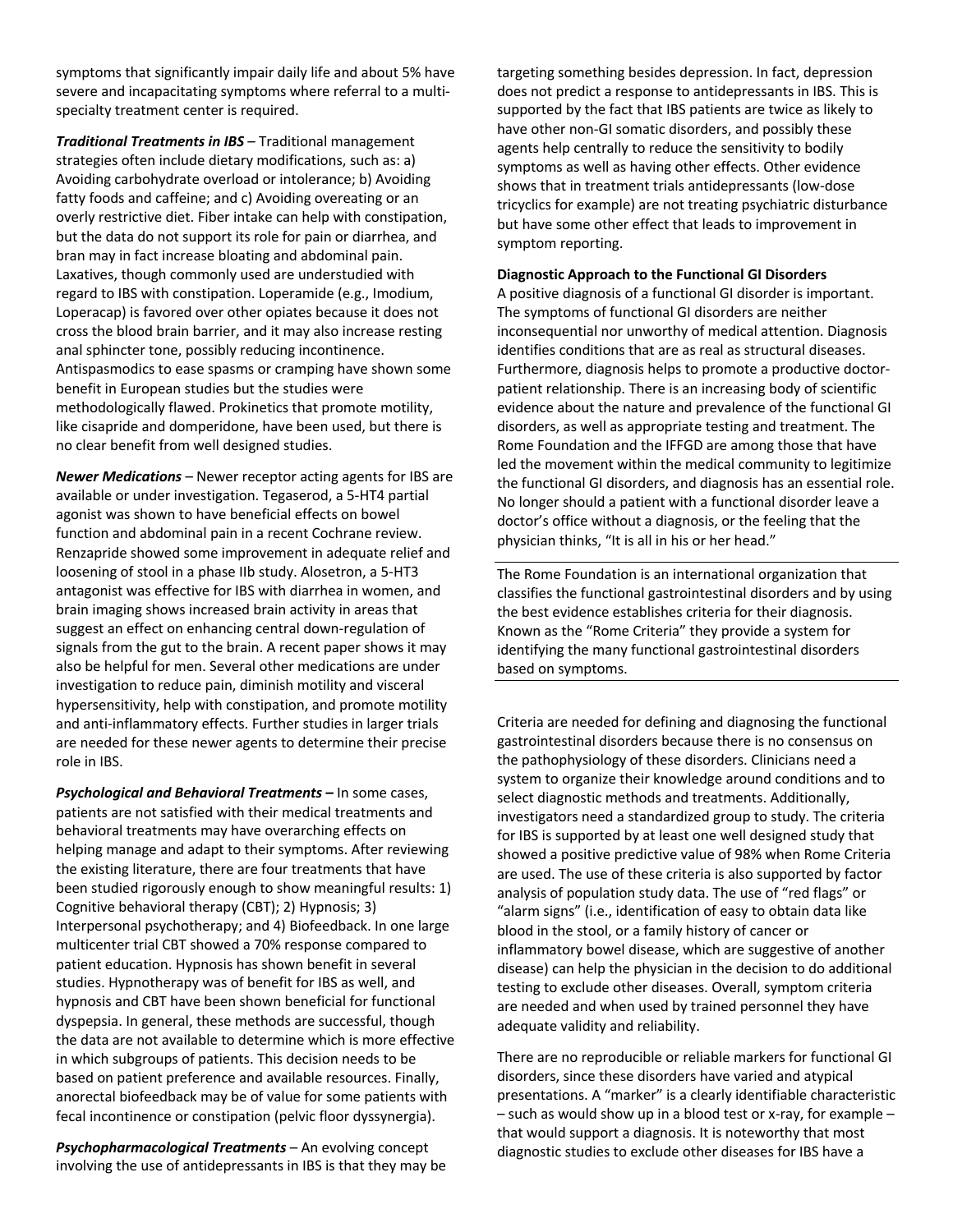pretest probability that is no different than the general population, the one exception possibly being celiac sprue. As such clinical judgment must prevail over any diagnostic algorithm (i.e., predetermined, step-by-step procedure). The American College of Gastroenterology (ACG) diagnostic guidelines recommend that tests are not indicated in IBS without alarm features. In general, celiac screening is needed, colorectal cancer screening requires colonoscopy for patients over age 50, and a diagnosis of functional dyspepsia requires an upper endoscopy to test for and exclude organic gastrointestinal disease, such as GERD or ulcer. This has to be balanced with the fact that many patients expect that testing be done.

## **What is New on the Horizon?**

Some of the newer innovations in the field are of interest to practitioners, investigators, regulatory agencies, health economists, and industry as well as to patients.

*Measuring Quality of Life* – Health related quality of life (HRQOL) may be defined as a multi-dimensional measure that captures information from biological, psychological, and social function. The rationale for its study relates to the fact that physiological outcomes don't capture the patient's experience of illness, and HRQOL are more relevant as an outcome measure for disorders associated with chronic illness. There are both generic (e.g., SF-36, SIP) and disease-targeted (e.g., IBS-QOL, IBSQOL) instruments, which have an overall score and then subcomponents or domains. IBS patients have poorer HRQOL than many other medical conditions including GERD and depression, and it is similar to Type I diabetes and end stage renal disease. This type of measurement is also important because effects on quality of life are often not recognized or addressed by health care providers, and recognizing these effects may strengthen the physician-patient relationship.

*Complimentary and Alternative Medicine (CAM)* – The role of the U.S. National Center for Complementary and Alternative Medicine (NCCAM-NIH) is to look at both alternative (i.e., outside the conventional realm of medical practice) and complementary (i.e., methods used in addition to conventional treatments) interventions, and determine their scientific validity. In a recent U.S. national health interview it was found that 36% of patients use CAM (40% with IBS), and 61% use prayer, natural products, deep breathing, meditation, and chiropractic. The use of these methods correlates with lower satisfaction with the care, less belief in conventional doctor explanations, and poorer health related quality of life (HRQOL). Thus it is important to understand not only the values of CAM treatments, but also what it is about conventional medicine that is not working for patients.

*New Directions for Drug Development –* Well designed treatment trials have shown benefit for centrally (central nervous system) targeted agents over peripheral, gut-acting agents. Examples include the antidepressants and behavioral treatments like cognitive behavioral therapy, and even alosetron, the 5-HT3 antagonist that has central as well as

peripheral effects. In contrast, anticholinergic and other antispasmodic drugs, cholecystokinin (CCK) antagonists, and peripheral kappa agonists have not shown benefit.

Progress in developing effective drug treatments for functional GI disorders has been hindered because there is no disease model that describes the actual process of why people have symptoms. In IBS for example, while a series of gut abnormalities have been described (ranging from alterations in motility, secretion, immune activation to bacterial flora) no single one of these findings has been demonstrated to have a direct relationship to the characteristic symptom complex of chronic abdominal pain or discomfort associated with altered bowel habits. It may be that there are subgroups of patients with differing processes underlying their IBS symptoms. Identifying and targeting specific IBS subgroups with correspondingly specific treatments may in future result in improved results.

Recent developments provide a better understanding of the interactions between stress, pain, and emotions. This offers new opportunities for the development of therapeutic agents for IBS and other functional disorders. This new approach is supported by data related to activation of the central stress system, and by neuroimaging to look at activity within the brain, which is beginning to disclose the neural circuitries underlying pain modulation, autonomic function, and emotion regulation. A more effective future approach would be to look at drugs that more selectively choose targets aimed at different levels of the central nervous system and thus reestablish altered homeostasis.

#### **What is Stress?**

Stress is the term used to describe the neurophysiological and subjective response to stimuli. In contrast to the common interpretation of the term "stress" as a psychological phenomenon, it should be understood as any real or perceived disturbance of an organism's homeostasis, or state of harmony or balance. Stress may disrupt the function of nerve and even immune cells in the GI tract and in the brain. The **central stress system** involves the release of chemical stress mediators in the brain, which in turn orchestrate an integrated autonomic, behavioral, neuroendocrine, and pain modulatory response. This biological response in turn will alter the way the brain and the viscera (internal organs such as the gut/intestines) interact, and this altered brain-gut interaction can result in worsening of symptoms in functional GI disorders. For example, stress can increase GI symptoms by changing how the brain controls unwanted and painful sensation.

*Probiotics* – The gut normally maintains a delicate balance of bacteria, which plays a role in intestinal homeostasis. Alterations in the number, distribution, and composition of these bacteria may disrupt this balance. With IBS, the environment within the intestines may be involved with bacterial overgrowth, exposure to foreign substances (antigens), and carbohydrate maldigestion. This can lead to increased gas, short chain fatty acids, and bile salts, all of which can exacerbate symptoms. Probiotics ("good" bacteria)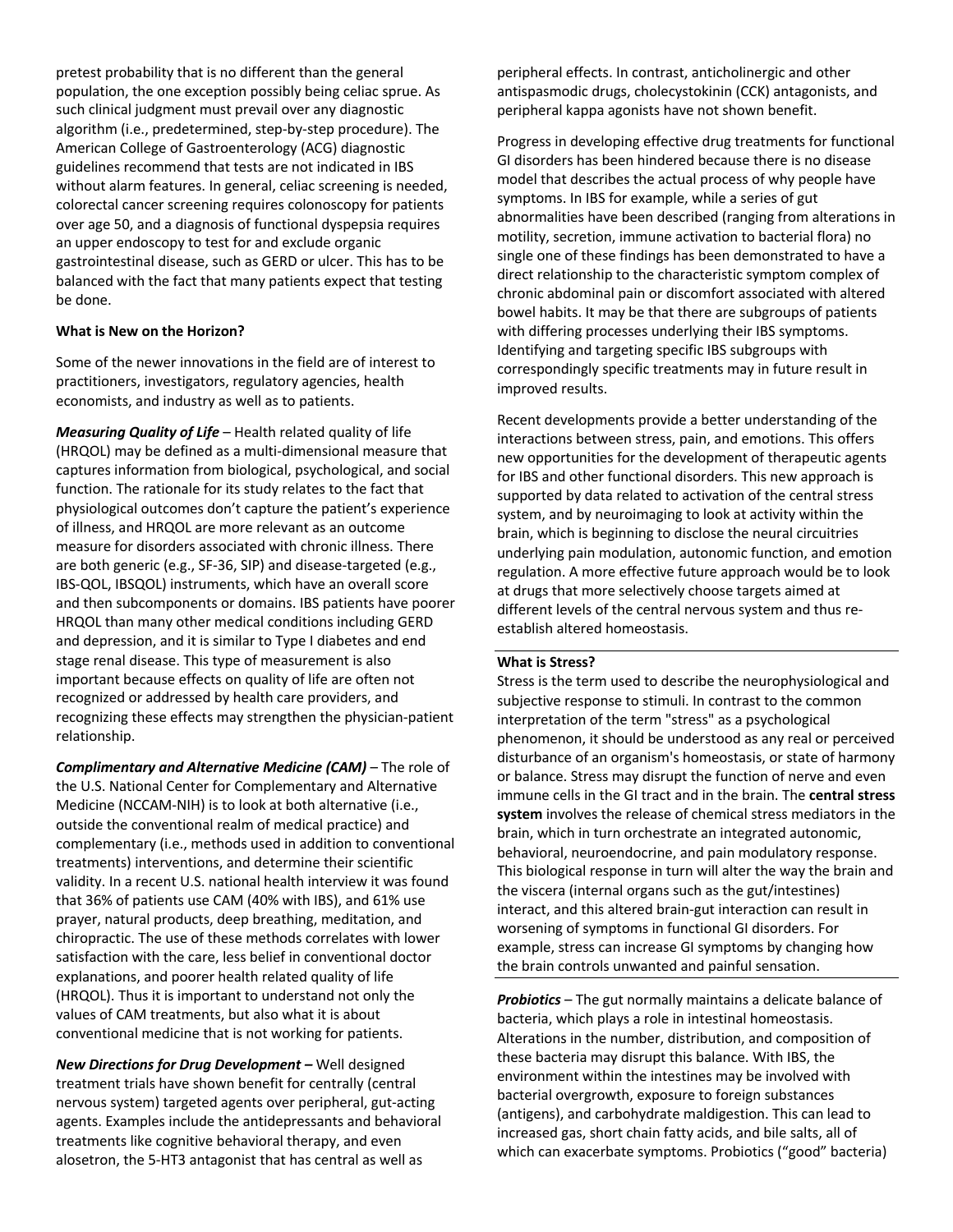are defined as live organisms that in adequate amounts can exert a health benefit.

Theoretically, probiotics could help improve IBS symptoms by suppressing inflammation, altering the form or composition of stool, reducing flatus/gas production, and competing with pathogens in the gut. One small double-blind, placebocontrolled study demonstrated a significant benefit, in terms of pain relief and other symptoms improvement, among IBS patients randomized to a *bifidobacterioum* strain, but not a *lactobacillus* strain. These findings need to be confirmed in a larger trial. Not all probiotics are the same and they need to be studied individually; the ideal probiotics strain has yet to be identified.

#### **Delivery of Health Care to Patients**

Are changes needed that affect our health care delivery system? Regrettably, less than 1% of the U.S. NIDDK-NIH budget goes to functional GI disorder research. Yet the costs of these disorders are considerable not only in terms of direct costs to the health care system, but also indirect costs (productivity, work absenteeism) as well as intangible costs (pain and impaired health related quality of life). IBS is the most common functional GI disorder. The U.S. Householder study by Drossman identified indirect costs in terms of work absenteeism of 13.4 days in IBS vs. 4.9 days for the control group. An estimated \$20.2 billion is spent annually on IBS in terms of indirect costs and estimates of annual direct costs range from \$2.0 to 10.0 billion. Other studies show that 27% are unemployed due to illness with functional GI disorders. The message is clear – these are conditions that have serious consequences on our health and economy and need to be treated more effectively.

#### **Conclusion**

In addition to the general sessions at the Symposium, there were a large variety of workshops and mini-symposia on the design of treatment trials, interview techniques, case study sessions, psychological testing and treatment, brain imaging, GI physiology sessions, basic aspects of the brain-gut axis, alternative-integrative medicine, and pediatric disorders. IFFGD gave Research Awards to six clinical and basic investigators; Dr. Allen Spiegel, then director of NIDDK presented the awards to the recipients.

From the time when IFFGD initiated this Symposium in 1995 we have seen the field of functional gastrointestinal disorders expand as our scientists and clinicians remain committed to understanding the pathophysiology of these disorders and strive to identify better diagnostic measures and treatment options. The amount of education that surrounds these disorders has broadened in scope and the level of public discourse has increased.

We see messages every day in print, on television, or on the Internet about hundreds of over the counter or self-help remedies for individual symptoms like diarrhea, constipation, gas, bloating and pain that accompany functional GI disorders. These messages would have us believe the answers are at

hand. While some people are being helped by a variety of treatment options, many others are not.

These disorders affect not only those who suffer with chronic symptoms, but also their families and others in the community at large. We can measure the economic costs of healthcare utilization and lost productivity. We can measure the social costs with quality of life surveys. But we can never measure the cost of lost individual potential.

The work being done by the participants in this Symposium is essential to the individual, the patient who continues to strive for some kind of normalcy in their life and the lives of their families. Through these efforts, there is hope for the future.

We are grateful to all those who participated in and who helped organize the meeting. Preparations for the

7<sup>th</sup> International Symposium on Functional GI Disorders planned for April 2007 are underway.

## **Information incorporated into this article was drawn from presentations at the Symposium by the following individuals.**

Elie Al-Chaer, M.D. Michael Camilleri, M.D. Brooks D. Cash M.D. William D. Chey, M.D. Margaret Chesney, Ph.D. Ray E. Clouse, M.D. Nicholas E. Diamante, M.D. Douglas A. Drossman, M.D. Richard Frankel, Ph.D. Shin Fukudo, M.D. David Grundy, Ph.D. Christine Heim, Ph.D. Margaret Heitkemper, Ph.D. John E. Kellow, M.D. Rona Levy, Ph.D. G. Richard Locke III, M.D. Emeran A. Mayer, M.D. Nancy J. Norton, IFFGD Olafur Palsson, Psy.D. P. Jay Pasricha, M.D. Charlene Prather, M.D. Eamonn M.M. Quigley, M.D. Brennan M.R. Spiegel, M.D.